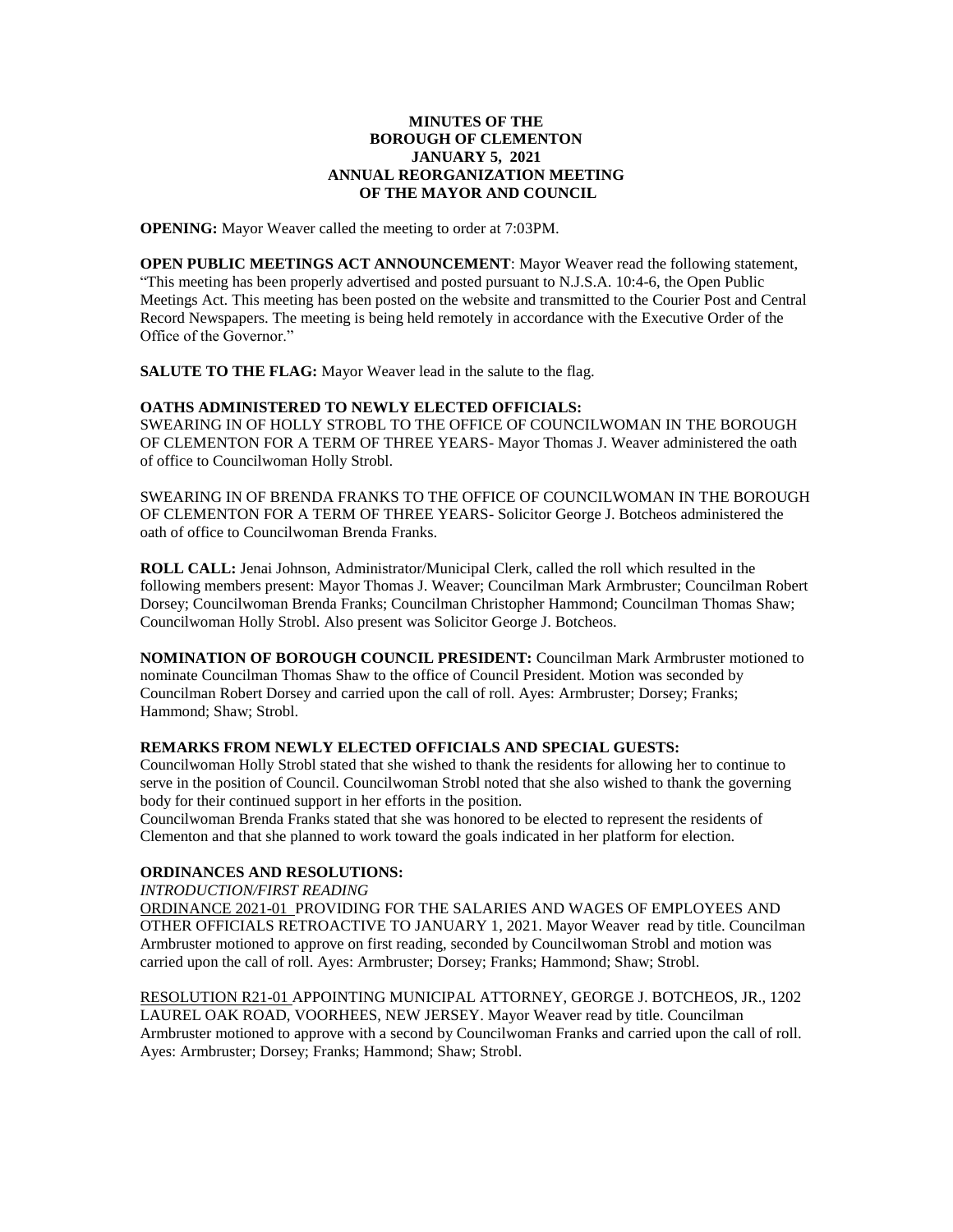RESOLUTION R21-02 APPOINTING MUNICIPAL ACCOUNTANT BOWMAN AND COMPANY, LLP, 601 WHITE HORSE ROAD, VOORHEES, NEW JERSEY. Mayor Weaver read by title. Councilman Armbruster motioned to approve, seconded by Councilman Dorsey and motion was carried upon the call of roll. Ayes: Armbruster; Dorsey; Franks; Hammond; Shaw; Strobl.

RESOLUTION R21-03 APPOINTING MUNICIPAL ENGINEER FOR GENERAL ENGINEERING SERVICES, BACH ASSOCIATES, 304 WHITE HORSE PIKE, HADDON HEIGHTS, NEW JERSEY. Mayor Weaver read by title. Councilman Armbruster motioned to approve, seconded by Councilwoman Strobl and motion was carried upon the call of roll. Ayes: Armbruster; Dorsey; Franks; Hammond; Shaw; Strobl.

RESOLUTION R21-04 APPOINTING BOND COUNSEL, PARKER MCCAY , MOUNT LAUREL, NEW JERSEY. Mayor Weaver read by title. Councilman Shaw motioned to approve with a second by Councilman Armbruster and motion was carried upon the call of roll. Ayes: Armbruster; Dorsey; Franks; Hammond; Shaw; Strobl.

RESOLUTION R21-05 APPOINTING MUNICIPAL PROSECUTOR CHERYL COHEN, FOR YEAR 2020. Mayor Weaver read by title. Councilwoman Franks motioned to approve with a second by Councilman Armbruster and motion was carried upon the call of roll. Ayes: Armbruster; Dorsey; Franks; Hammond; Shaw; Strobl.

RESOLUTION R21-06 APPOINTING INSURANCE BROKER, HARDENBERGH INSURANCE AGENCY, MARLTON, NEW JERSEY. Mayor Weaver read by title. Councilman Dorsey motioned to approve, seconded by Councilman Armbruster and motion was carried upon the call of roll. Ayes: Armbruster; Dorsey; Franks; Hammond; Shaw; Strobl.

RESOLUTION R21-07 APPOINTING GEORGE SINGLEY AS MUNICIPAL JUDGE FOR THE BOROUGH OF CLEMENTON FOR A TERM OF THREE YEARS. Mayor Weaver read by title. Councilman Armbruster motioned to approve, with a second by Councilman Shaw and motion was carried upon the call of roll. Ayes: Armbruster; Dorsey; Franks; Hammond; Shaw; Strobl.

RESOLUTION R21-08 APPOINTING PUBLIC DEFENDER, CHARLES WIGGINTON, GLOUCESTER CITY, NEW JERSEY. Mayor Weaver read by title. Councilwoman Franks motioned to approve, with a second by Councilman Armbruster and carried upon the call of roll. Ayes: Armbruster; Dorsey; Franks; Hammond; Shaw; Strobl.

RESOLUTION R21-09 ADOPTING ROBERTS RULES OF ORDER

RESOLUTION R21-10 ADOPTING LEGAL NEWSPAPERS FOR THE BOROUGH OF CLEMENTON: THE CENTRAL RECORD AND COURIER POST

RESOLUTION R21-11 AUTHORIZING LEGAL DEPOSITORIES OF FUNDS: BENEFICIAL BANK, NA; T.D. BANK N.A.; SOVEREIGN BANK; REPUBLIC BANK; NJ CASH MANAGEMENT FUND

RESOLUTION R21-12 AUTHORIZING OFFICIALS TO SIGN CHECKS: MAYOR, COUNCIL PRESIDENT, CHIEF FINANCE OFFICER, MUNICIPAL CLERK, DEPUTY MUNICIPAL CLERK

RESOLUTION R21-13 AUTHORIZING OFFICIALS TO SIGN TAX TITLE LIEN CHECKS: TAX COLLECTOR AND CHIEF FINANCIAL OFFICER

RESOLUTION R21-14 AUTHORIZING PETTY CASH FUNDS

RESOLUTION R21-15 AUTHORIZING BONDS FOR BOROUGH OFFICIALS

RESOLUTION R21-16 AUTHORIZING BONDS FOR COURT OFFICIALS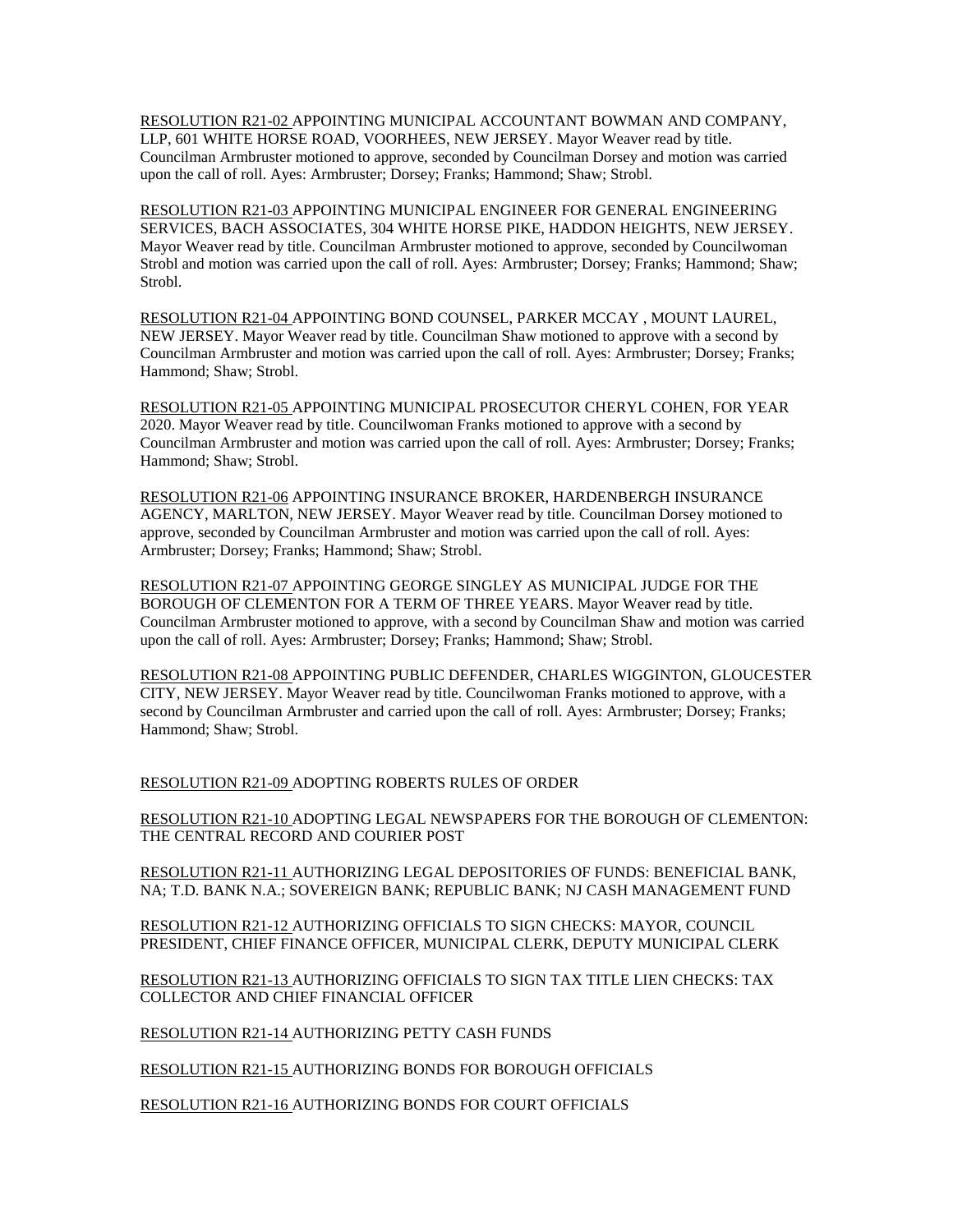## RESOLUTION R21-17 AUTHORIZING INTEREST CHARGES FOR DELINQUENT TAXES

## RESOLUTION R21-18 AUTHORIZING CHARGE FOR DUPLICATE TAX BILLS

### RESOLUTION R21-19 ADOPTING 2020 SCHEDULE OF COUNCIL MEETINGS

# RESOLUTION R21-20 AUTHORIZING MAYOR AND COUNCIL EXPENSES

Mayor Weaver read by title and asked for a motion to approve Resolutions R21-09 thru and including Resolution R21-20. Councilman Armbruster motioned with a second by Councilwoman Strobl and motion was carried upon the call of roll. Ayes: Armbruster; Dorsey; Franks; Hammond; Shaw; Strobl.

## RESOLUTION R21-21 ADOPTING POLICE RULES AND REGULATIONS FOR THE POLICE DEPARTMENT AS AMENDED. Mayor Weaver read by title. Councilman Armbruster motioned to approve with a second by Councilwoman Strobl and motion was carried upon the call of roll. Ayes: Armbruster; Dorsey; Franks; Hammond; Shaw; Strobl.

RESOLUTION R21-22 DESIGNATING DELEGATES TO THE CAMDEN COUNTY COMMUNITY DEVELOPMENT BLOCK GRANT PROGRAM FOR 2021

# RESOLUTION R21-23 AUTHORIZING PARTICIPATION IN THE SAFE AND SECURE COMMUNITIES PROGRAM AND NAMING THE PROGRAM COORDINATOR Mayor Weaver read Resolutions R21-22 and R21-23 by title. Councilman Armbruster motioned to approve with a second by Councilwoman Strobl and motion was carried upon the call of roll. Ayes: Armbruster; Dorsey; Franks; Hammond; Shaw; Strobl.

RESOLUTION R21-24 APPOINTING BROWN & CONNERY AS LABOR COUNSEL FOR YEAR 2021. Mayor Weaver read b Ayes: Armbruster; Dorsey; Franks; Hammond; Shaw; Strobl.by title. Councilman Armbruster motioned to approve with a second by Councilman Shaw and motion was carried upon the call of roll.

RESOLUTION R21-25 AUTHORIZING SUBSEQUENT APPOINTMENTS/POSITIONS HELD FOR FUTURE CONSIDERATION AT 2019 COUNCIL MEETINGS.

### RESOLUTION R21-26 TO ADOPT MUTUAL AID AGREEMENT WITH COUNTY POLICE **AGENCIES**

Mayor Weaver read Resolutions R21-25 and R21-26 by title. Councilman Armbruster motioned to approve, with a second by Councilman Shaw and motion was carried upon the call of roll. Ayes: Armbruster; Dorsey; Franks; Hammond; Shaw; Strobl.

RESOLUTION R21-27 TO ADOPT 2021 TEMPORARY BUDGET. Mayor Weaver read by title. Councilman Armbruster motioned to approve, seconded by Councilwoman Strobl and motion was carried upon the call of roll. Ayes: Armbruster; Dorsey; Franks; Hammond; Shaw; Strobl.

RESOLUTION R21-28 CONFIRMING COUNCIL ASSIGMENTS FOR 2021. Mayor weaver read by title. Councilwoman Strobl motioned to approve with a second from Councilman Dorsey and motion was carried upon the call of roll. Ayes: Armbruster; Dorsey; Franks; Hammond; Shaw; Strobl.

RESOLUTION R21-29 AWARDING CONTRACT FOR ANIMAL CONTROL SERVICES TO INDEPENDENT ANIMAL CONTROL INC, FOR THE PERIOD BETWEEN AND INCLUDING JANUARY 1, 2021 TO DECEMBER 31, 2021. Mayor Weaver read by title. Councilwoman Strobl motioned to approve with a second by Councilman Armbruster and motion was carried upon the call of roll. Ayes: Armbruster; Dorsey; Franks; Hammond; Shaw; Strobl.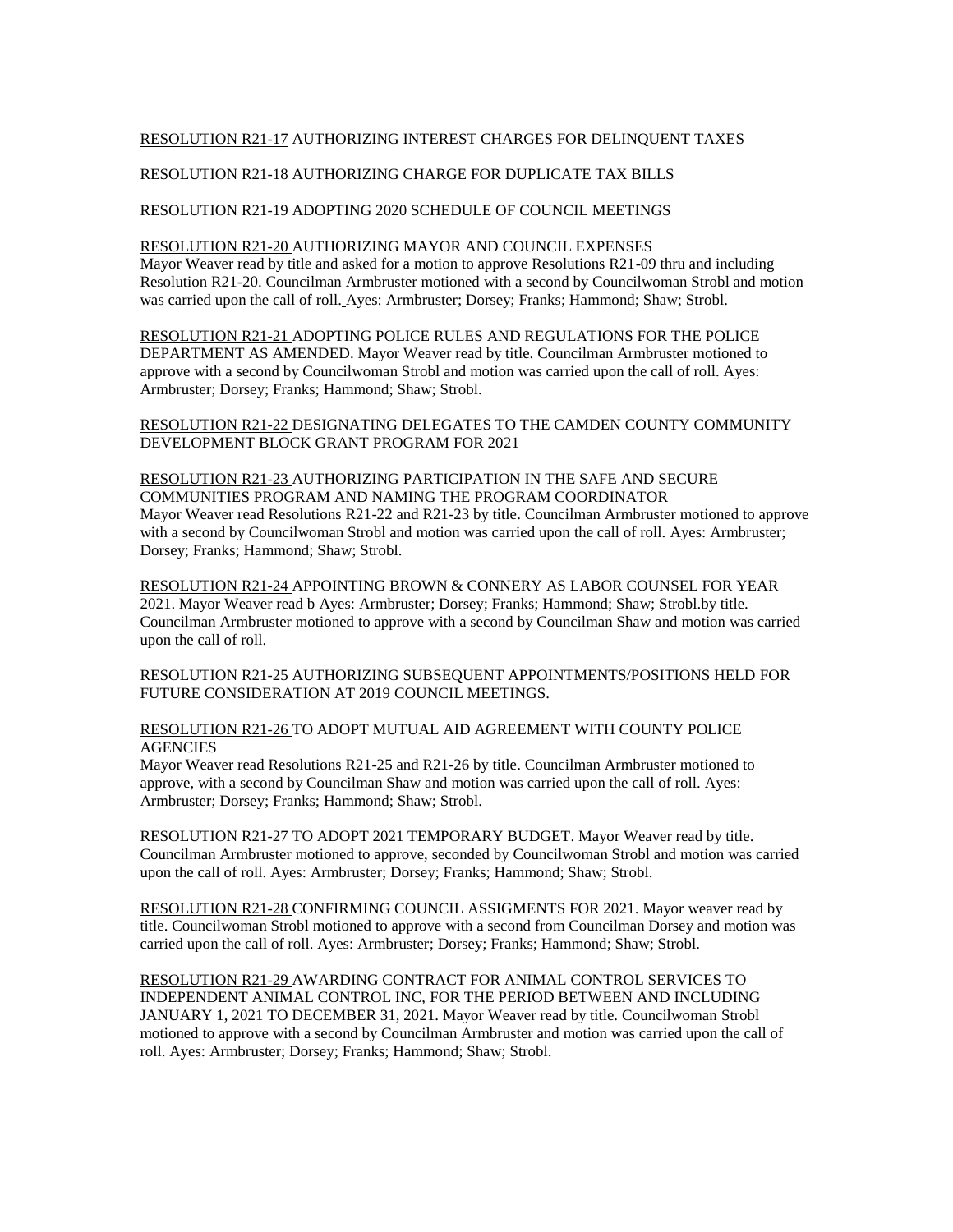RESOLUTION R21-30 ACCEPTING THE CASH MANAGEMENT PLAN FOR 2021. Mayor Weaver read by title. Councilman Armbruster motioned to approve with a second by Councilman Shaw and carried upon the call of roll. Ayes: Armbruster; Dorsey; Franks; Hammond; Shaw; Strobl.

RESOLUTION R21-31 AUTHORIZING THE CHIEF FINANCE OFFICER TO REFUND CERTAIN ESCROW BALANCES AND VARIOUS OTHER REVENUES ON DEPOSIT WITH THE BOROUGH OF CLEMENTON FOR YEAR 2021.

RESOLUTION R21-32 AUTHORIZING CONTRACTS WITH CERTAIN APPROVED STATE CONTRACT VENDORS FOR CONTRACTING UNITS PURSUANT TO NJSA 4A:11-12a

RESOLUTION R21-33 AUTHORIZING INTERLOCAL SERVICES PARTICIPATION BETWEEN THE BOROUGH OF CLEMENTON AND COUNTY OF CAMDEN FOR COOPERATIVE PURCHASING FOR YEAR 2021

RESOLUTION R21-34 AFFIRMING RESOLUTION R00-92, OPEN SPACE REFERENDUM

RESOLUTION R21-35 AUTHORIZING USE OF GOVDEALS FOR ONLINE AUCTIONING OF SURPLUS EQUIPMENT

Mayor Weaver read Resolutions R21-31 through R21-35. Councilman Armbruster motioned to approve with a second from Councilwoman Strobl and motion was carried upon the call of roll. Ayes: Armbruster; Dorsey; Franks; Hammond; Shaw; Strobl.

RESOLUTION R21-36 APPOINTING PHOENIX ADVISORS AS CONTINUING DISCLOSURE AGENT REGISTERED MUNICIPAL ADVISOR FOR YEAR 2021. Mayor Weaver read by title. Councilman Shaw motioned to approve with a second by Councilman Dorsey and motion was carried upon the call of roll. Ayes: Armbruster; Dorsey; Franks; Hammond; Shaw; Strobl.

RESOLUTION R21-37 AWARDING CONTRACT TO VOORHEES ANIMAL ORPHANAGE FOR YEAR 2021. Mayor Weaver read by title. Councilman Armbruster motioned to approve with a second by Councilwoman Strobl and motion was carried upon the call of roll. Ayes: Armbruster; Dorsey; Franks; Hammond; Shaw; Strobl.

RESOLUTION R21-38 AUTHORIZING APPOINTMENT OF FEDERICI & AKIN, P.A. AS MUNICIPAL ENGINEER FOR SERVICES IN THE BOROUGH OF CLEMENTON. Mayor Weaver read by title. Councilman Dorsey motioned to approve with a second by Councilman Armbruster and motion was carried upon the call of roll. Ayes: Armbruster; Dorsey; Franks; Hammond; Shaw; Strobl.

RESOLUTION R21-39 AUTHORIZING VARIOUS APPOINTMENTS OF EMPLOYEES AND OFFICIALS OF THE BOROUGH OF CLEMENTON. Mayor Weaver read by title. Councilwoman Strobl motioned to approve with a second by Councilman Shaw and motion was carried upon the call of roll. Ayes: Dorsey; Franks; Hammond; Shaw; Strobl. Abstain: Armbruster.

RESOLUTION R21-40 AFFIRMING THE CLASS III APPOINTMENT OF MARK ARMBRUSTER TO THE JOINT LAND USE BOARD IN THE BOROUGH OF CLEMENTON. Mayor Weaver read by title. Councilman Dorsey motioned to approve with a second by Councilwoman Strobl and motion was carried upon the call of roll. Ayes: Armbruster; Dorsey; Franks; Hammond; Shaw; Strobl.

## **MAYORAL APPOINTMENTS:**

GARY SAUNDERS CLASS IV JOINT LANDUSE BOARD WITH TERM EXP 12/31/24- Mayor Weaver read the mayoral appointment for the Joint Land Use Board. There were no objections by the members of the governing body.